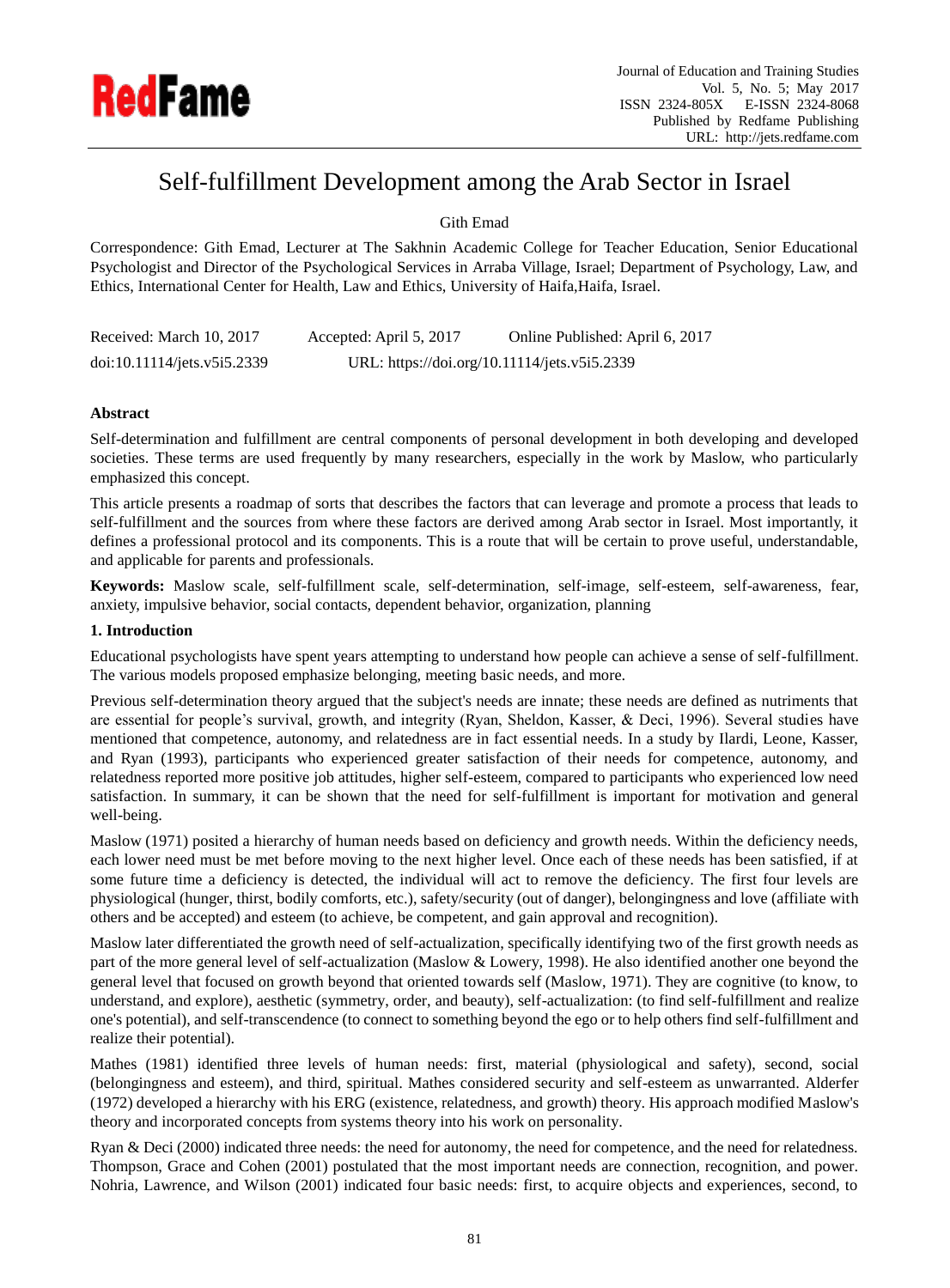bond with others in long-term relationships, third, to learn and fourth, to defend ourselves. Pink (2009) suggested three basic needs: autonomy, mastery, and purpose.

As Self-determination theory has expanded, both theoretical developments and empirical findings have led researchers to examine a related to personality growth, effective functioning, and wellness.

Relatedness, safety, are a components of every theory, however, there are many factors which affect self-determination especially in modern time, for example: vocabulary and linguistic ability was found as related variable to self-awareness (Goodman ,2001). Similarly, coping successfully with fear and anxiety seems to be related to self-awareness Lewis and Ramsay (1997) indicated a relation between coping with anxiety or fear and self-recognition. In addition, Social interactions were found related to self-awareness and self-esteem (Steele 2010). Management and organization skills have postulated as important to self-awareness (Goleman, 1996). Impulsive behavior was related to self-awareness in previous research (De young, 2013). Absence of dependent behavior is related to lack of self-confidence and difficulty in making decisions (Goleman, 1996). Normal sexual conduct was found as related variable to self-recognition (Tolman, 2012).

Still, there is no agreement about the order and identification of basic human needs. Ryan and Deci (2000) suggested three needs, which are not necessarily arranged hierarchically: autonomy, competence, and relatedness. Other researchers have criticized Maslow's concept of basic human needs, including Thompson, Grace, and Cohen (2001), who suggested that the most essential needs are connection, recognition, and power.

For over two decades, like many other researchers, I used tools that were designed to teach parents how to contribute to the emotional and personal development of their children. Over the years, as I expanded my psychological expertise in various European countries and developed my professional skill as an Arab Israeli psychologist, I learned that the basic concepts used to define self-fulfillment are often interpreted differently among different populations and societies. As the director of an educational psychology service center that provides professional therapy and consultation services for a society that is classified as a collective one (Auther, 2014), namely the Arab society in Israel, I developed a new model. This approach has gradually evolved into a model that paves a new road and offers a narrative and sufficient tools that I believe can serve as an educational and psychological platform from which individuals, and specifically children, can successfully achieve a higher degree of self-fulfillment.

Nevertheless, the existing theories have been employed by the entire professional world of educational psychology for years and have been applied routinely to seek understanding of the behavioral world of children and their psychological experiences, as well as their emotional and personal needs.

This paper will present a model that carefully outlines a path that leads to self-fulfillment. The current study shows an approach that applies to Western and Eastern cultures alike and to any person that is exposed to family settings and experiences of any kind. It is important to note that the model presented here describes the entire journey, from beginning to end. Parents can make the role that they play more significant by using this model to develop communication with their children from a very young age, that is, from the onset of linguistic, intellectual behavioral and psychological development. This stage can be roughly defined as beginning when children are two to three years old and ending after adolescence. Parents play a central role in their children's development and have the ability to promote their children's ability to become sharing, aware, and communicative people. When slight delays or distortions in these areas occur, the child may grow up within an "unprotected family setting" (Author, 2013). It goes without saying that the various educational community settings impact a child's development through interaction that is based an understanding of the individual's basic, psychological, emotional, social, and behavioral needs (Author, 2014). Interaction that is flawed and insensitive to a child's needs is certain to impair the child's development at a very early stage.

Different developed societies will naturally define the parental role in different ways. At times, parental competence does not suffice and must be supported by other concepts of parenting. The first is parental readiness, and the second is parental responsibility (Author, 2013). As a therapist, I have seen that parents that are sufficiently prepared and responsible will be more competent. My experience has shown that the motivation to perform better as parents and to meet their children's needs does not always suffice (Author, 2013). This paper will describe a tool and a model that will develop a motivated parents' toolkit.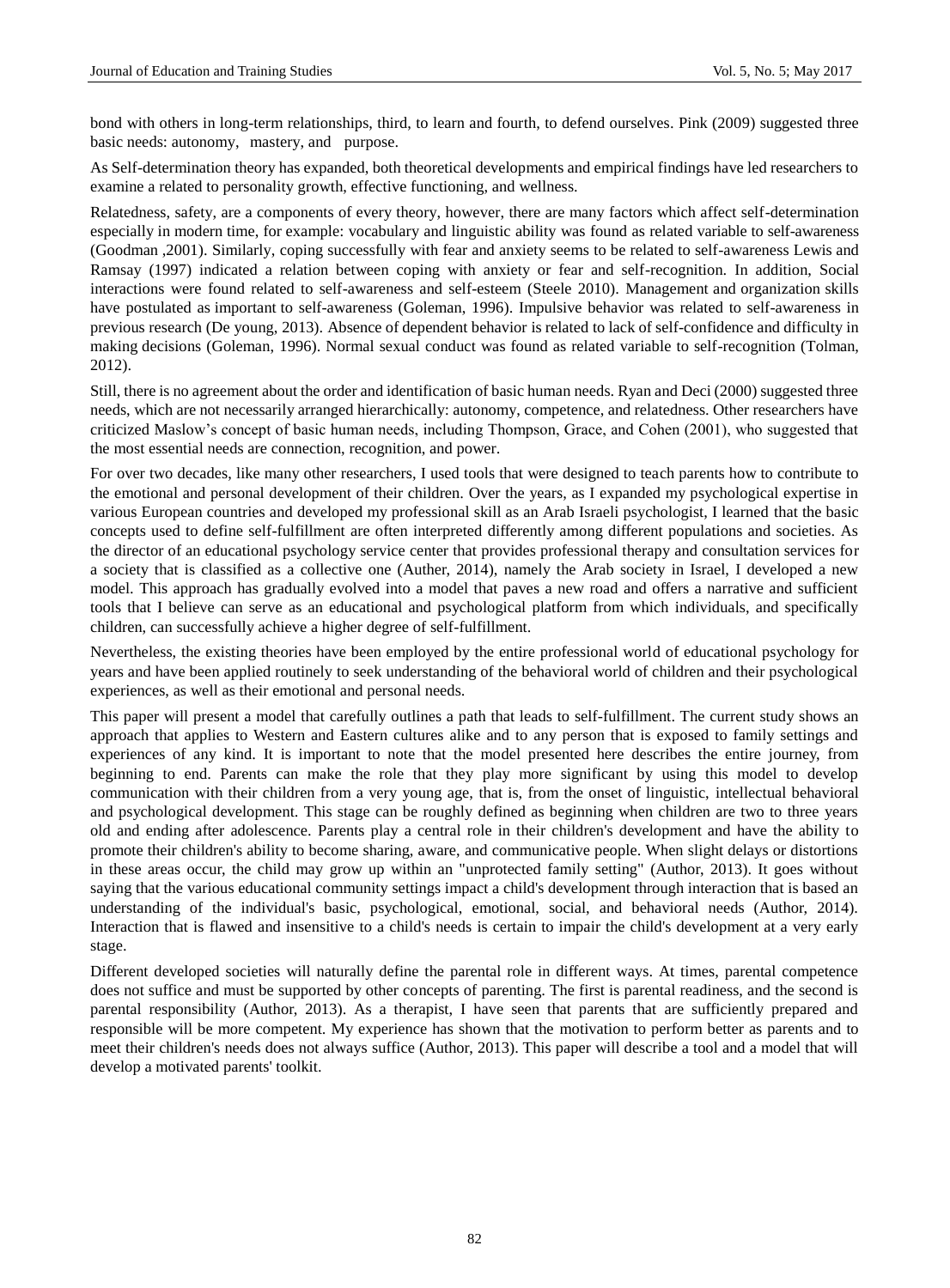

Figure 1. The proposed Self-Fulfillment Scale

This chart is modeled in the form of a tree, with roots that nourish the trunk and the additional components of the tree, while self-fulfillment is naturally located at the top of the tree. Before beginning to constructively describe the journey towards achieving self-fulfillment, I would like to note that during therapy, I often encounter a decline in psychological and personality function among adolescents and adults, which can generally be attributed to a problem that developed along the way. This is related to the concept of distorted thinking described by David D. Burns in his bestseller *Feeling Good* (1999), which involves dipolar thought processes resulting from impaired development. Burns' theory describes an additional nine types of distorted thinking, which are related to the seven elements presented in the roots of the model above.

This model is an excellent representation for normative development. It does not apply to emotional, psychological, or cognitive difficulties.

The proposed scale consists of three primary elements. The first includes a rich vocabulary and the ability to function well while maintaining relatively low degrees of fear and anxiety. Individuals will tend not to act impulsively and will maintain active social connections. Their sexual conduct is normal, their sexual identities are well-defined, they are not overly dependent on their parents, and they tend to plan ahead and be well organized. The second is the concept of self-awareness, which mediates between these basic elements and the upper element of the model.

When the first stage is sufficiently developed and coherent, it becomes fertile ground for self-awareness. When these two elements are well defined and compatible, the next four elements of the treetop can be developed, beginning with a broad, firm foundation of self-esteem, which nourishes the individual's self-perception. The two combined elements empower the individual so that self-confidence is developed. These forces work together to reach the top of the tree and to enable an enhanced sense of self-fulfillment.

## **The whole is greater than the sum of its parts**

When a horizontal and vertical connection is formed between the elements, the contribution of each element increases. This is in fact the logical basis for this model. Each element gradually nourishes one or more of the other elements, until it is not only the various elements that are impacted but the entire perception of the situation. When a child suffers from a lack of social interaction, enhancing elements such as verbal skills and linguistic abilities will in turn enhance social skills as well. Thus, an interactive symbiosis is formed that drives and motivates the necessary messages so that energy is focused on supportive and positive development. I refer to this process as a "leveraging coherent connection."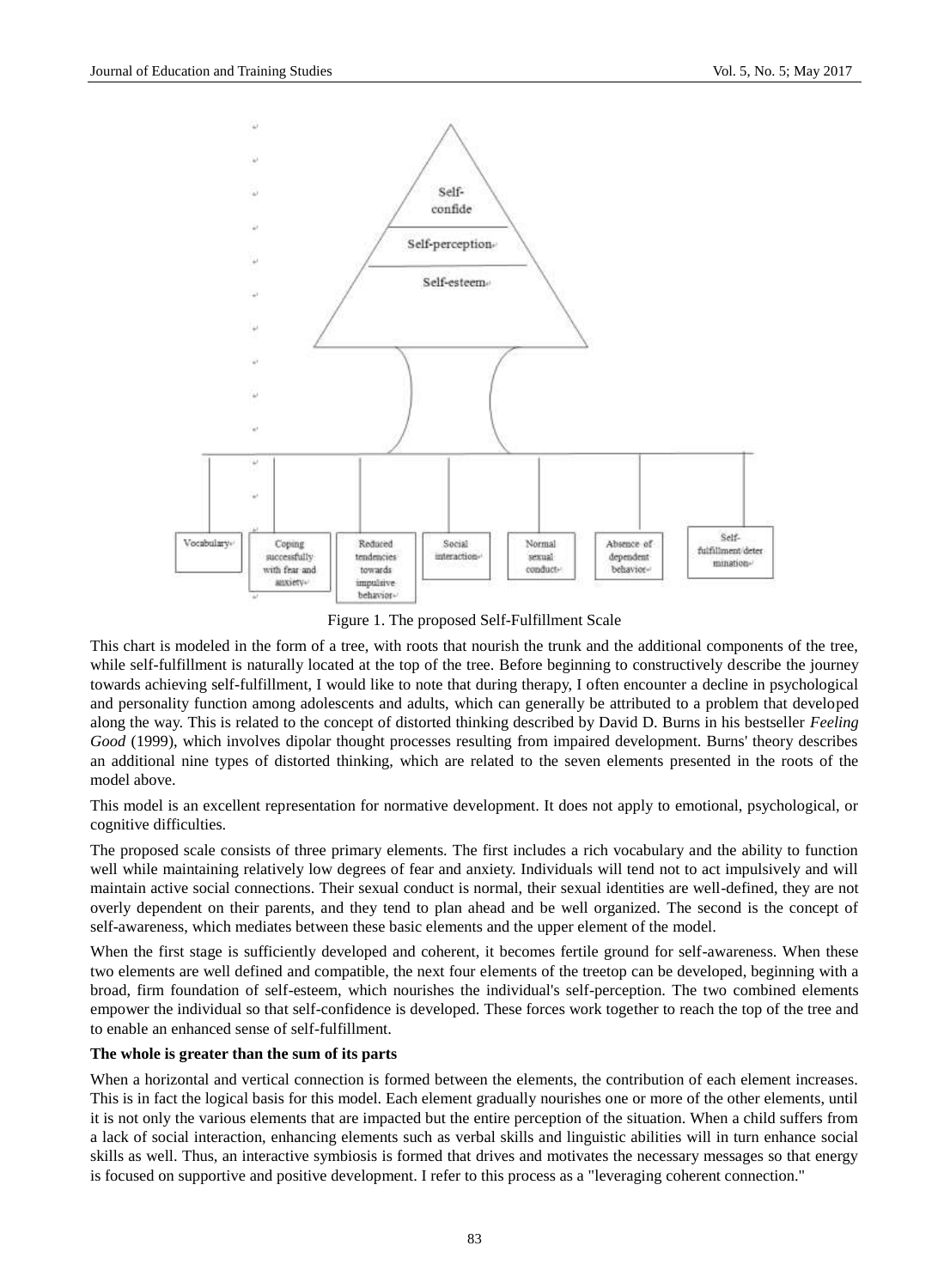In family environments that neglect any of these elements, the growing child will intuitively develop a parallel element for purposes of empowerment. This occurs during the early stages, as the roots of the tree as they appear in the diagram are developed to nourish the entire tree. At this stage, survival skills are acquired to trigger the interactive processes that lead to self-awareness. Each family provides its children with the environment necessary to thrive, embraces them, and supplies foundations for developing a firm psychological, emotional, and personal basis for growth.

The processes generally occur naturally between two and seven years of age. Their purpose is to develop thinking models, such as analytic and productive thinking. Once a narrative is developed that provides psychological and emotional support for positive growth, distorted thinking and its negative impacts will be significantly less apparent in the later stages of development.

My model emphasizes the role of self-awareness, as it connects the seven elements that nourish the tree and triggers the process with the treetop, leading to the ultimate goal of self-fulfillment and self-determination.

The third element begins with established self-esteem, which can have a positive impact and provide a strong, confident foundation for further growth. As a result, energy and positive thinking emerge, which interact to produce self-fulfillment and determination.

#### **Components**

- 1. Vocabulary This component can be divided into two parts: passive vocabulary, which includes the words that a person can understand and identify in speech and written content, and an active vocabulary, which includes the words that a person is capable of using while speaking or writing. Vocabulary is acquired gradually until the age of one year, and from then on, it is acquired at a faster pace.
- 2. Coping successfully with fear and anxiety Anxiety is an emotional impairment that can affect children and adults alike. It is impacted by psychological factors, such as personality traits, life experiences, and lifestyle, as well as by physiological factors, such as genetics and chemical neurological processes. Anxiety refers to both physiological and psychological behaviors. It can evoke physical responses as well as psychological reactions, such as paralysis, disassociation, and even fear of death or insanity. To cope with anxiety, individuals must learn to control their physiological reactions and not treat only the physiological expressions of anxiety (Marom, 2003). In previous research, Lewis and Ramsay (1997) examined longitudinally whether early differences in reactivity to stress are related to self-recognition at 18 months of age, and they found a relation between coping with anxiety or stress and self-recognition. It means that great stress reactivity leads to great attention to the self and earlier self-awareness.
- 3. Impulsiveness People who act impulsively act without any rational consideration of the outcome or long-term effects of their behavior, even though they have the knowledge and the cognitive ability to comprehend and assess their actions. Impulsive children seem to lack judgment and are unable to control urges, wait for their turn, or follow instructions (De young, 2013). In certain cases, impulsive behavior may inhibit an individual's ability to integrate within society.
- 4. Social interaction Social skills include the interpersonal abilities that enable a person to function within a social framework. Difficulties in acquiring social skills can interfere with important aspects of a person's life. Social skills are acquired over the years and are influenced by three primary elements: social-cultural elements, the direct impact of the child's surroundings, and emotional and cognitive development (Crowne, 2009).

Social interactions are related to self-awareness and self-esteem. People with low self-esteem feel insecure in their relationships and experience social identity threat. Self-awareness has been found to be related to healthy social relationships (Steele 2010).

- 5. Normal sexual conduct Sexual conduct is considered normal when it is controlled by the individual and does not inhibit everyday activities, in the same fashion as cultural and religious conduct (Weeks, Holland, & Waits, 2003).
- 6. Absence of dependent behavior Dependence is a person's need to be extensively cared for by another person and to maintain constant contact with that person. This is accompanied by lack of self-confidence and difficulty in making decisions.
- 7. Organization and planning Conscious, cognitive steps are taken to plan for future events or to achieve a goal. Effective planning can help a person avoid mistakes or reduce the likelihood of their occurrence. Planning involves choosing the best available option and organizing the selected steps to be taken. The product of planning is the ability to devise plans that will guide the person's behavior and the manner in which that person interacts with the surrounding environment. According to Goleman (1996), planning and organization are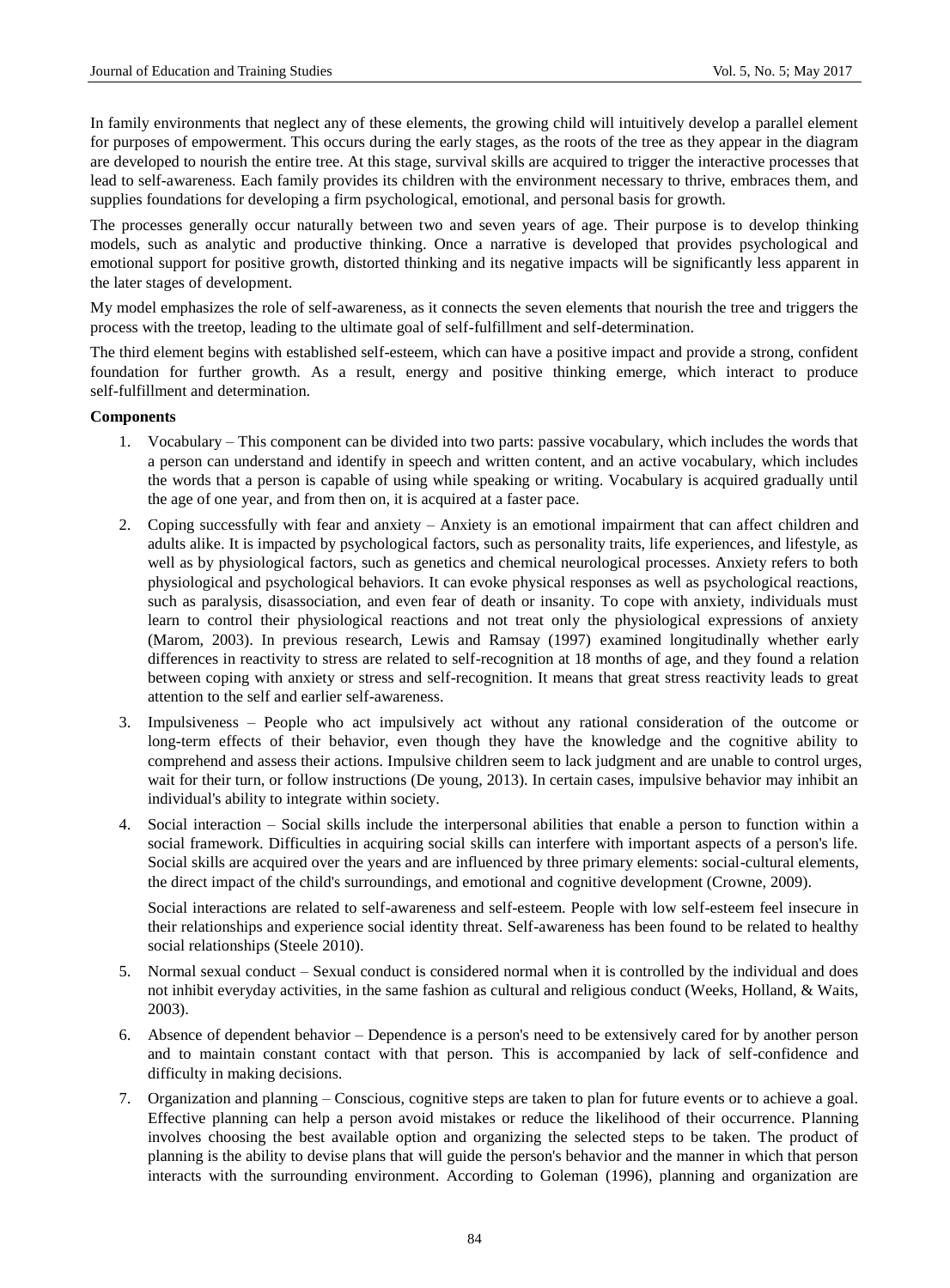fundamental components of emotional intellectual development. In previous research, Goleman (1996) postulated that management and organization skills are important and related to one recognizing himself.

- 8. Self-awareness This relates to a person or group's attention to individuality, including emotions, thoughts, needs, and desires. Self-awareness is an inherent part of nearly all of a person's daily activities and routines. Self-awareness has been defined as the ability to perceive one's self objectively while maintaining a sense of subjectivity (Prigatano, 1991).
- 9. Self-esteem This is described as a personality trait relating to one's overall sense of self-worth and beliefs about the self: for example, an appraisal of one's behavior and beliefs (Cheery, 2015).

The degree of self-esteem is determined by the interaction between how the person is treated by his surrounding environment and how the person interprets that treatment. Self-esteem may develop and change throughout childhood, as a result of both physiological changes and varying interactions with the child's environment. By encountering different aspects of their surroundings, children learn to identify their own characteristics and personality traits and how to assess and to appraise them. Low self-esteem may develop as a result of a large gap between ideal and realistic self-esteem (Cohen, 2012).

10. Self-perception – According to Fitts (1971), the concept of self-perception is an expression of all of the qualities that a child attributes to his or her self. This includes personal issues such as character traits, opinions, and emotions regarding experiences and objects. From a social and family perspective, it is the sense of acceptance or rejection and centrality or marginality within the family or social structure. From an ethical perspective, it describes the child's sense of being "good" or "bad" in the social or religious context in which the child lives. Self-perception has a powerful impact on how children relate to their own performance and on how they perceive the world around them. Children continue to act and develop based on their own perceptions of themselves, and there is a tendency to attribute greater value to experiences that support the child's own self-perception and to deny or distort experiences that conflict with it (Azaria, 1988).

Self-perception among students is reflected by the ratio between each student's aspirations and actual achievements. It is a tool used to assess and represent emotional experiences and well-being that is related to social acceptance as well as successfully coping with developmental-educational challenges (Saada, 2009).

- 11. Self-confidence This refers to belief in the individual's ability to succeed, confidence in a selected path, and in decisions made. High self-esteem produces self-confidence and a sense of stability and value.
- 12. Self-fulfillment and self-determination According to Rogers (1959), self-determination is an ingrained biological power that has the most significant effect on a person's behavior and function. He claims that babies are born with a powerful urge to realize their unique potential, and that this urge is the basis for additional physiological and psychological urges and motivators. We are able to naturally identify the experiences that will help achieve the goal of self-fulfillment and to distinguish them from the experiences that will distance us from that objective. Emotional well-being is expressed by the ability to make decisions based on this internal sensation (Bitman et al., 1992).

Therefore, the current study argues that much work is needed in this area before one can rely on the existing theories. The current study examines the factors that can leads to self-fulfillment and the sources from where these factors are derived among Arab sector in Israel

## **2. Method**

## *2.1 Participants*

The data included in the current study were collected from a randomly selected population of psychological patients and healthy children and adults. The total sample was formed by 561 participants (263 men and 298 women) with an average age of  $20.2$  (SD = 10.16).

The participants were recruited to participate in the study while they visited the Educational Psychological Service clinic in north Israel. Informed consent was obtained for the study.

## *2.2 Instruments*

## 2.2.1 Self-fulfillment Questionnaire

This questionnaire was developed in the current study. It has 28 items, and each variable contains four items. The items measure the stages of the self-determination continuum. It uses a Likert-type scale of 5 points, where  $0 = not$  true for me, and  $4 =$  very true for me.

Ten items, consisting of subscales, concern the degree to which the participant copes with challenges in his or her life,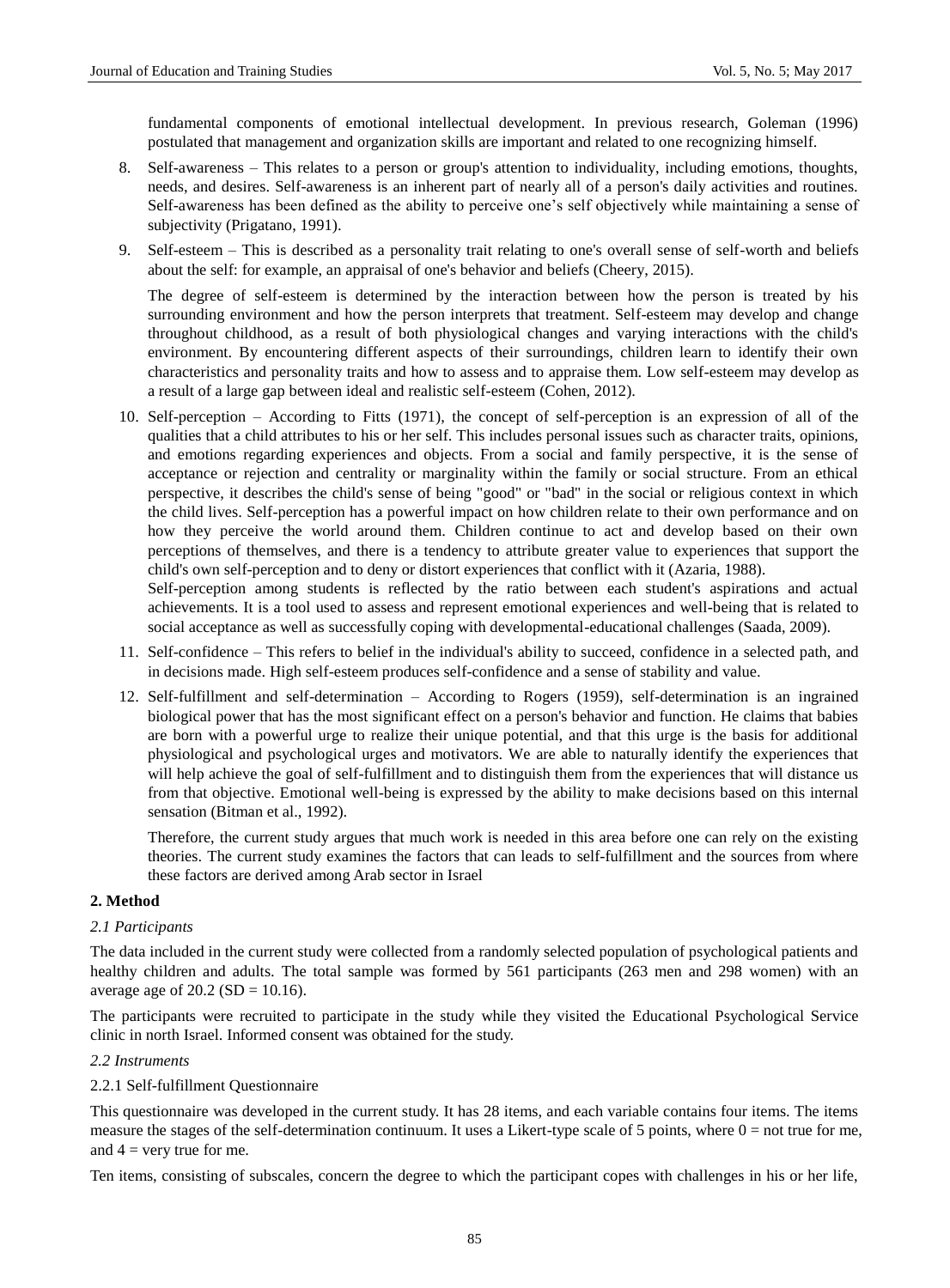including fear and anxiety, normal sexual conduct, vocabulary, social interaction, reduced tendencies towards impulsive behavior, the absence of dependent behavior, and organization.

These subscale scores were used as indicators for the latent variable *self-awareness*. Cronbach's alphas for the three subscales were as follows: normal sexual conduct = .69, vocabulary = .79, and social interaction = .80, reduced tendencies towards impulsive behavior  $= .75$ , coping successfully with fear and anxiety  $= .81$ , and  $.75$ , the absence of dependent behavior  $= .77$ , and organization  $= .68$ .

## 2.2.2 Self-awareness

The awareness questionnaire used in this study was also used in Kay, Cavallo, and Ezrachi (1995).The questionnaire contains 33 items across six domains (physical,

cognitive, memory, behavioral, emotional, and executive).

2.2.3 General self-esteem

This variable was measured with the 10 items from the general subscale of the Multidimensional Self-Esteem Inventory (O'Brien & Epstein, 1989).

It is a widely used scale and has well-established reliability and validity. In this study, the alpha was 77.

#### 2.2.4 Self-perception

The Self-Perception Profile is a self-report estimation scale that measures self-perception (Harter 1982). Developed by Susan Harter, it contains 12 items and has five subscales to assess perceived domain-specific competence in scholastics, social acceptance, athletic competence, physical appearance, and behavioral conduct and one scale to assess overall self-worth (global self-worth).

#### 2.2.5 Self-confidence

The questionnaire contains 22 items. Each item is scored from 0 (not at all confident) to 10 (extremely confident) (Harter 1982).

#### 2.2.6 Self-fulfillment

The questionnaire contains 20 items. Each item is scored from 0 (not determined) to 10 (determined) (March & ONeill, 1984).

*Sociodemographic Variables*

A series of sociodemographic variables were included in the questionnaire: sex, age, and education.

Table 1. Means and standard deviations of the variables in the sample  $(N = 561)$ 

| <b>Variable</b>                               | М    | SD   |
|-----------------------------------------------|------|------|
| Vocabulary                                    | 48   | 1.88 |
| Coping successfully with fear and anxiety     | 3.28 | 1.96 |
| Social interaction                            | 4.11 | 122  |
| Normal sexual conduct                         | 45   | 1 28 |
| Reduced tendencies towards impulsive behavior | 4.22 | 1.87 |
| Absence of dependent behavior                 | 43   | 1 26 |
| Organization                                  | 3.55 | 1 24 |

#### **3. Procedure**

After the participants had granted permission to participate in the project, they attended a group meeting where the research was explained and were given the questionnaires. All participants were told that participation was voluntary and that no one would ever see their questionnaires; therefore, if they chose not to participate, they could simply not complete the questionnaires. Because the participants were at a group meeting, they had to remain in the room for the full meeting to maintain their anonymity; therefore, their option for not participating was simply to not complete all the questionnaires. Thus, the 11% who did not provide complete data were considered as subjects who chose not to participate in the study.

#### *3.1 Statistical Analysis*

To test the fit of the hypothesized model, we followed the three-step approach recommended by Anderson and Gerbing (1988). First, EFA analysis was performed on a pilot data set. Second, to determine whether the indicators were related satisfactorily to the latent variables, a confirmatory factor analysis (CFA) was used for the measurement of the model. In the CFA, the factor loading of one indicator for each latent variable was fixed to 1.0 to establish the metric of the latent variable. Third, we tested the fit of the structural model.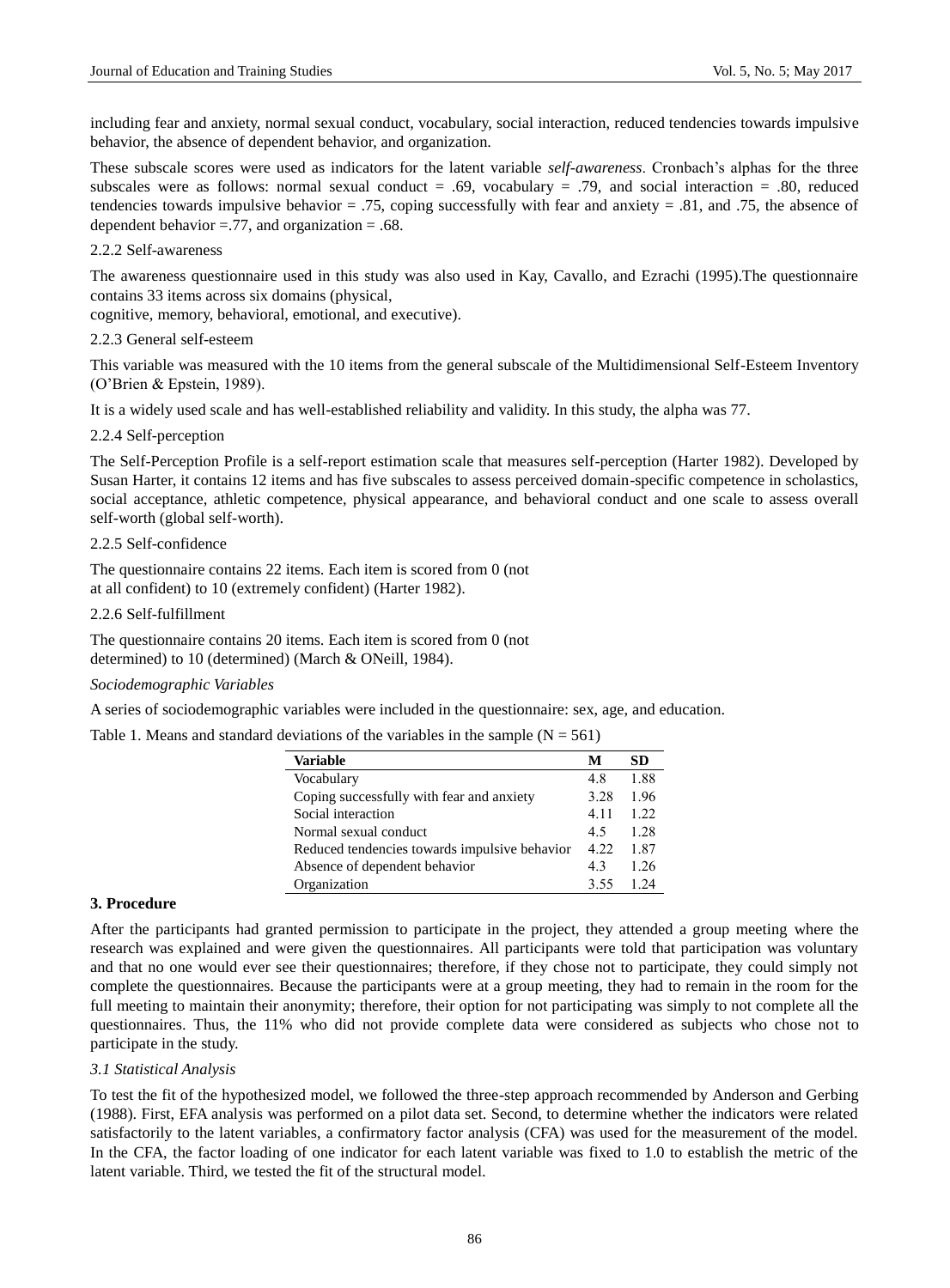| Table 2. Pearson correlations between the subscales of the study |  |  |  |  |  |  |
|------------------------------------------------------------------|--|--|--|--|--|--|
|------------------------------------------------------------------|--|--|--|--|--|--|

|                       | <b>Self-awareness</b> | self-esteem | Self-perception | Self-confidence | Self-fulfillment |
|-----------------------|-----------------------|-------------|-----------------|-----------------|------------------|
| Self-fulfillment      | $.32*$                | $22*$       | $3*$            | $41.*$          | $34*$            |
| <b>Self-awareness</b> |                       | .24         | .25             | .21             | .22              |
| self-esteem           | $33*$                 |             | $.32*$          | $32*$           | $.35*$           |
| Self-perception       | .11                   | .12         | 14.             | .12             |                  |
| Self-confidence       | .08                   | .05         | .091            |                 | .09              |
| Self-fulfillment      | 0.45                  | 0.2         | .04             | .08             |                  |
|                       |                       |             |                 |                 |                  |

## **4. Results**

The current study used a two-step procedure to examine the study hypotheses. First, to develop the measurement model, a hierarchical confirmatory factor analysis was used. Once an acceptable fitting model was developed, the measurement model was modified to represent the theoretical model and tested through structural equation modeling.

#### *4.1 Measurement Model*

The results of EFA revealed that 6 factors explained 50.15% of the total variance (Self- fulfillment, Self-awareness, self-esteem, Self-perception, Self-confidence, Self-fulfillment).

The measurement model was accepted. The relative chi-square (2.30) indicated a favorable fit to the data. The RMSEA value of .05 and the 90% confidence interval around the RMSEA point estimate  $(.04 - .06)$  indicated a close fit. The values for the CFI (.66), GFI (.54), and AGFI (.42) indicated that the fit was significant.

#### *4.2 Structural Model*

The fit indices indicated an acceptable fit for the structural model. The

relative chi-square value (2.32) showed a favorable fit to the sample data. The RMSEA value of .05 and the 90% confidence interval around the RMSEA point estimate (.04–.06) indicated a close fit. The values for the CFI (.66), GFI (.54), and AGFI (.42) indicated a significant fit.

## *4.3 Hypothesis Tests*

The data supported all the hypotheses: The coefficient was in the predicted direction. The paths for hypotheses were positive and statistically significant (p *<* .001). Results indicated factor loadings, item intercepts, and factor variances and covariances. The results of the structured means analysis indicated significantly greater latent variable means for vocabulary, coping successfully with fear and anxiety, reduced tendencies towards impulsive behavior, social interaction, normal sexual conduct, the absence of dependent behavior, and organization/planning.

In summary, the results of the hypothesis tests provided substantial evidence to conclude that the data supported nearly all aspects of the structural model.

The measurement coefficients (the effects of the latent variable on its indicators and error coefficients) for the seven latent variables measured by multiple indicators (vocabulary, coping successfully with fear and anxiety, reduced tendencies towards impulsive behavior, social interaction, normal sexual conduct, the absence of dependent behavior, and organization/planning) are reported in Table 3.

There appears to be no individual problems with any of the indicators loading satisfactorily. All the indicators had moderate to large measurement coefficients (i.e., all the standardized measurement coefficients were above 0.30, a frequently used rule of thumb cutoff point). The structural effects on self-awareness, self-perception, self-confidence, and self-fulfillment are reported in Table 3.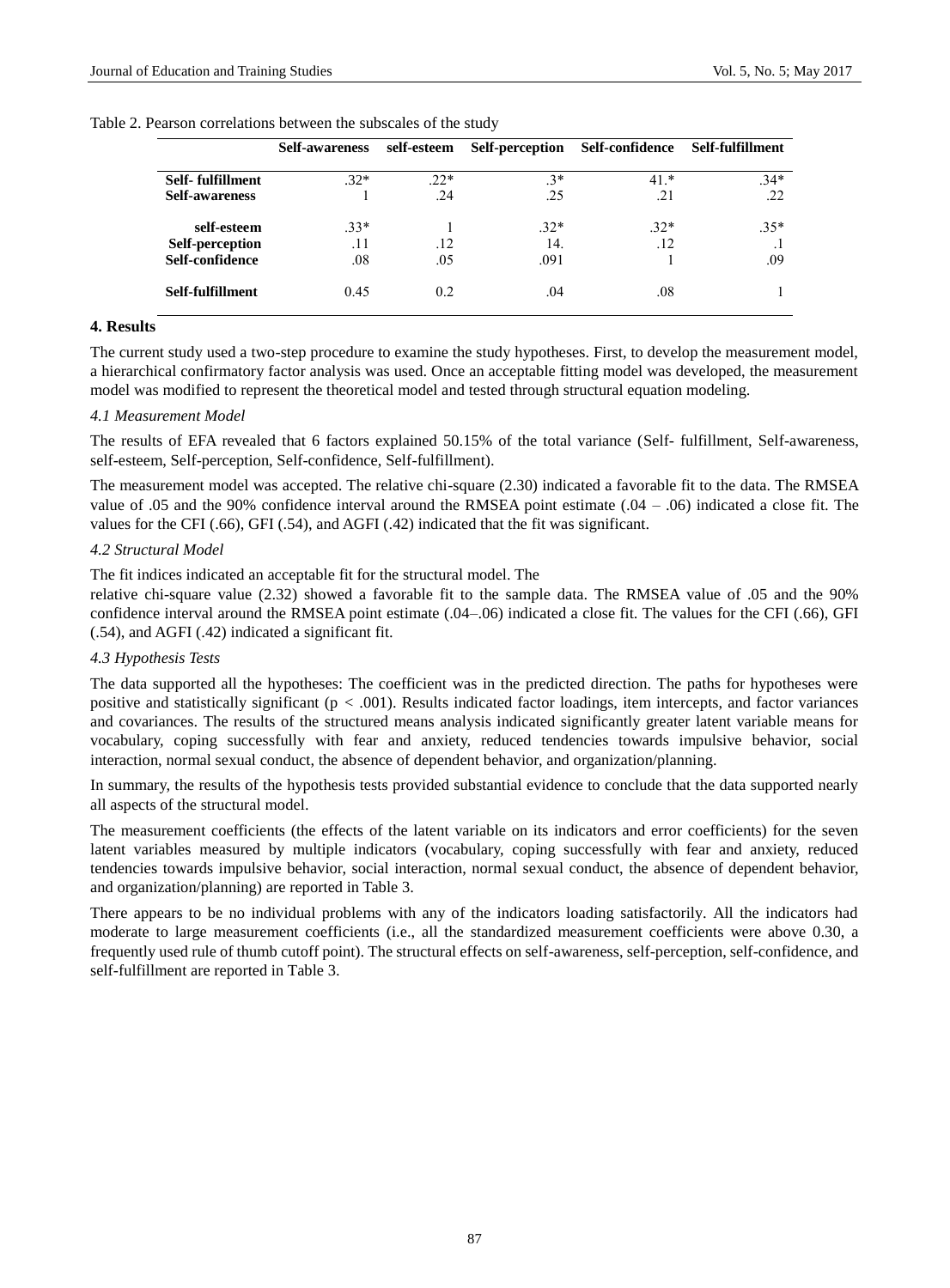| Measure                                                | self-awareness | self-perception | self-confidence | self-fulfillment |
|--------------------------------------------------------|----------------|-----------------|-----------------|------------------|
| Vocabulary                                             | 0.55           | 0.17            | 0.22            | $0.38$ [*]       |
| Coping successfully<br>with<br>fear<br>and<br>anxiety  | 0.09           | 0.107           |                 | $0.37[*]$        |
| Reduced tendencies<br>impulsive<br>towards<br>behavior | 0.24           | 0.2             | 0.14            | $0.352[*]$       |
| Social interaction                                     | 0.5            | 0.23            | 0.1             | $0.344$ [*]      |
| Normal<br>sexual<br>conduct                            | 0.12           | 0.14            | 0.17            | $0.3[*]$         |
| The<br>absence<br>of<br>dependent behavior             | 0.2            | 0.14            | 0.15            | $0.35[*!]$       |
| Organization/<br>planning                              | 0.13           | 0.19            | 0.102           | $0.3[*]$         |

Self-perception and self-confidence were mediating variables in that they moderated the effects of the self-awareness and self-fulfillment variables. As such, the basic variables had indirect effects on self-fulfillment through self-awareness. The direct, indirect, and total effects on self-fulfillment for all the variables are reported in Table 3. In summary, the model has the strongest possible theoretical justification and fits the data in the original model.

As seen in the results in Table 3, all the variables had statistically significant effects on self-fulfillment. Among those variables that had significant effects, all were in the direction predicted. Overall, the table shows that most effects identified in this study were direct effects, although there were some indirect effects.

#### **5. Discussion**

Of all of the scales and models described by researchers and scholars to achieve self-fulfillment and determination, the leading one was presented by Maslow (1943) and emphasized psychological needs and other stages. The scale that the current study has presented in this paper may be considered as a replacement for Maslow's scale. This new scale is a practical scale, as it is abstract but accurately reflects reality.

There has been considerable controversy about the generalizability of human needs in cultural terms (e.g., Heine, Lehman, Markus, & Kitayama, 1999). Self-determination or fulfillment theories have posited that there are innate psychological needs for competence, autonomy, and relatedness, which implies that satisfying these three needs would promote motivation and well-being in all cultures. Accordingly, the present study was intended, in part, to examine the proposed self-determination scale.

The results of the current study indicated that the multiple indicators: vocabulary, coping successfully with fear and anxiety, reduced tendencies towards impulsive behavior, social interaction, normal sexual conduct, the absence of dependent behavior, and organization/planning) provided self-fulfillment. Self-perception and self-confidence were mediating variables in that they moderated the effects of the self-awareness and self-fulfillment variables.

The results of the study have supported the proposed scale statistically, and the analyses revealed that the measurement model fit the data in both variables, providing general support for the self-determination current scale. This indicates that the constructs are meaningful in each variable. The hypothesized scale consists of three primary elements. The first includes a rich vocabulary and the ability to function will while maintaining relatively low degrees of fear and anxiety. In this scenario, individuals will tend not to act impulsively and will maintain active social connections. Their sexual conduct is normal, their sexual identities are well defined, they are not overly dependent on their parents, and they tend to plan ahead and be well organized. The second is the concept of self-awareness, which mediates between these basic elements and the upper element of the model.

When the first stage is sufficiently developed and coherent, it becomes fertile ground for self-awareness. When these two elements are well defined and compatible, the next four elements of the treetop can be developed, beginning with a broad, firm foundation of self-esteem, which nourishes the individual's self-perception. The two combined elements empower the individual so that self-confidence is developed. These forces work together to reach the top of the tree and to enable an enhanced sense of self-fulfillment. The whole is greater than the sum of its parts. When a horizontal and vertical connection is formed between the elements, the contribution of each element increases. This is in fact the logical basis for this model. Each element gradually nourishes one or more of the other elements, until it is not only the various elements that are impacted but the entire perception of the situation. When a child suffers from a lack of social interaction, enhancing elements such as verbal skills and linguistic abilities will in turn enhance social skills as well. Thus, an interactive symbiosis is formed that drives and motivates the necessary messages so that energy is focused on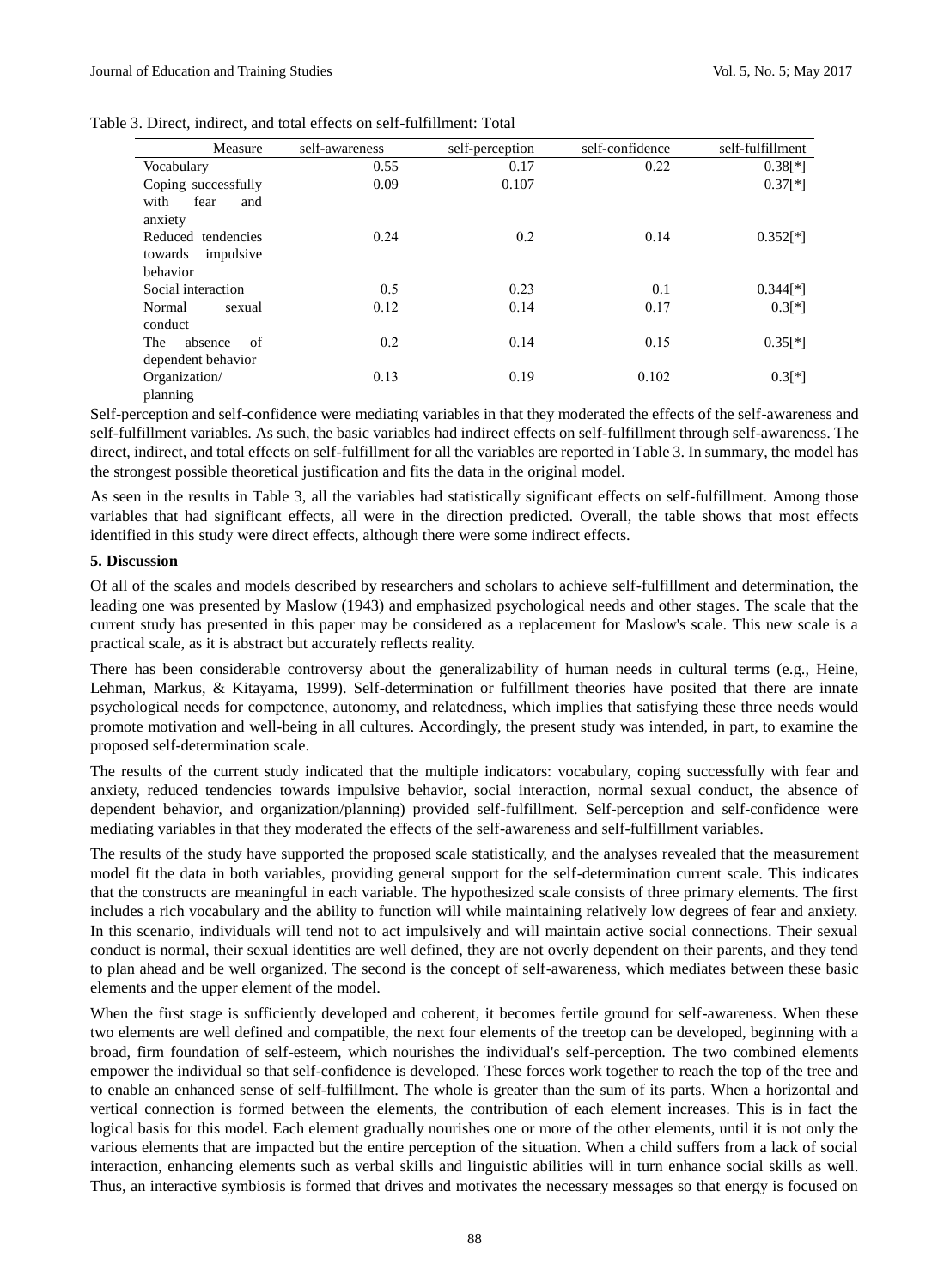supportive and positive development. I refer to this process as a "leveraging coherent connection." This scale joins various writers, for example, Kao and Sek-Hong (1997), who have criticized the theories of motivation that focus on the goals and needs of individuals.

The results of the current study joined to previous research, in this case vocabulary was found as related variable to self-awareness (Goodman ,2001). Similarly, coping successfully with fear and anxiety seems to be related to self-awareness Lewis and Ramsay (1997) a relation was found between coping with anxiety or fear and self-recognition. It means that fear reactivity leads to more attention to the self and earlier self-awareness. In addition, Social interactions were found related to self-awareness and self-esteem. People with low self-esteem feel insecure in their social interactions and experience social identity threat (Steele 2010). management and organization skills have postulated as important to self-awareness (Goleman, 1996). Impulsive behavior was related to self-awareness in previous research (De young, 2013). Absence of dependent behavior is related to lack of self-confidence and difficulty in making decisions (Goleman, 1996). normal sexual conduct was found as related variable to self-recognition (Tolman, 2012).

With respect to self-determination theory, first, the very idea of enacting moral obligations brings one face to face with the concept of needs. Second, several previous writers have confused the concepts of individualism and autonomy. Deci, Ryan, Gagne, Leone, Usunov, and Kornazheva (2016) argued that the previous portrayal of autonomy as being essentially the same as individualism and independence is inaccurate with respect to the self-determination theory's concept of autonomy.

Nonetheless, the current study proposes an alternative way of thinking about motivational issues and innate needs.

In family environments that neglect any of these elements, the growing child will intuitively develop a parallel element for purposes of empowerment. This occurs during the early stages, as the roots of the tree (as they appear in the diagram) are developed to nourish the entire tree. At this stage, survival skills are acquired to trigger interactive processes that lead to self-awareness. Each family provides its children with an environment that is necessary for them to thrive, embraces them, and supplies a foundation for developing a firm psychological, emotional, and personal basis for growth.

These processes generally occur naturally between two and seven years of age. Their purpose is to develop thinking models, such as analytic and productive thinking. Once a narrative is developed that provides psychological and emotional support for positive growth, distorted thinking and its negative impacts will be significantly less apparent in the later stages of development.

My model emphasizes the role of self-awareness, which connects the seven elements that nourish the tree and triggers the process with the treetop and the ultimate goals of self-fulfillment and self-determination.

The third element begins with establishing self-esteem, which can have a positive impact and provide a strong, confident foundation for further growth. As a result, energy and positive thinking emerge, which interact to produce self-fulfillment and determination.

The roadmap presented by this new scale allows professionals in the field, such as psychologists, social workers, psychiatrists, and others, to work with children of all ages. The main objective of this model is to serve as a guideline based on professional information that will help parents direct their children in the right directions, as the parents work on one important aspect of development at a time and expertly guide their children from youth into adulthood. In other words, this scale can help parents improve their children's daily performance and affect them in three primary ways:

a. Supported parenting: New parents in today's world require a professional guidebook that will help them correctly navigate parenting practices. In general, parents lack crucial information on how to navigate communication between parents and children, and this is a positive application of parent-child interaction that is designed to increase parents' self-confidence and creativity.

Today, and particularly since the Internet became part of our lives, parents have instant and easy access to large quantities of information on parenting that explains how to guide their children in the best directions. Unfortunately, we all realize the dangers of this method of obtaining information, as plenty of misinformation is available that has an indirect, negative impact on how parents and children communicate.

b. Making the good and effective aspects of child development more accessible: The structure presented here is simple to understand and to use. The fundamental concepts of the scale and its structure are easily understandable and accessible and represent different aspects of human culture. Just being aware of the existence of these concepts and understanding how they interact with each other can trigger processes that have the ability to form desirable bonds between parents and children.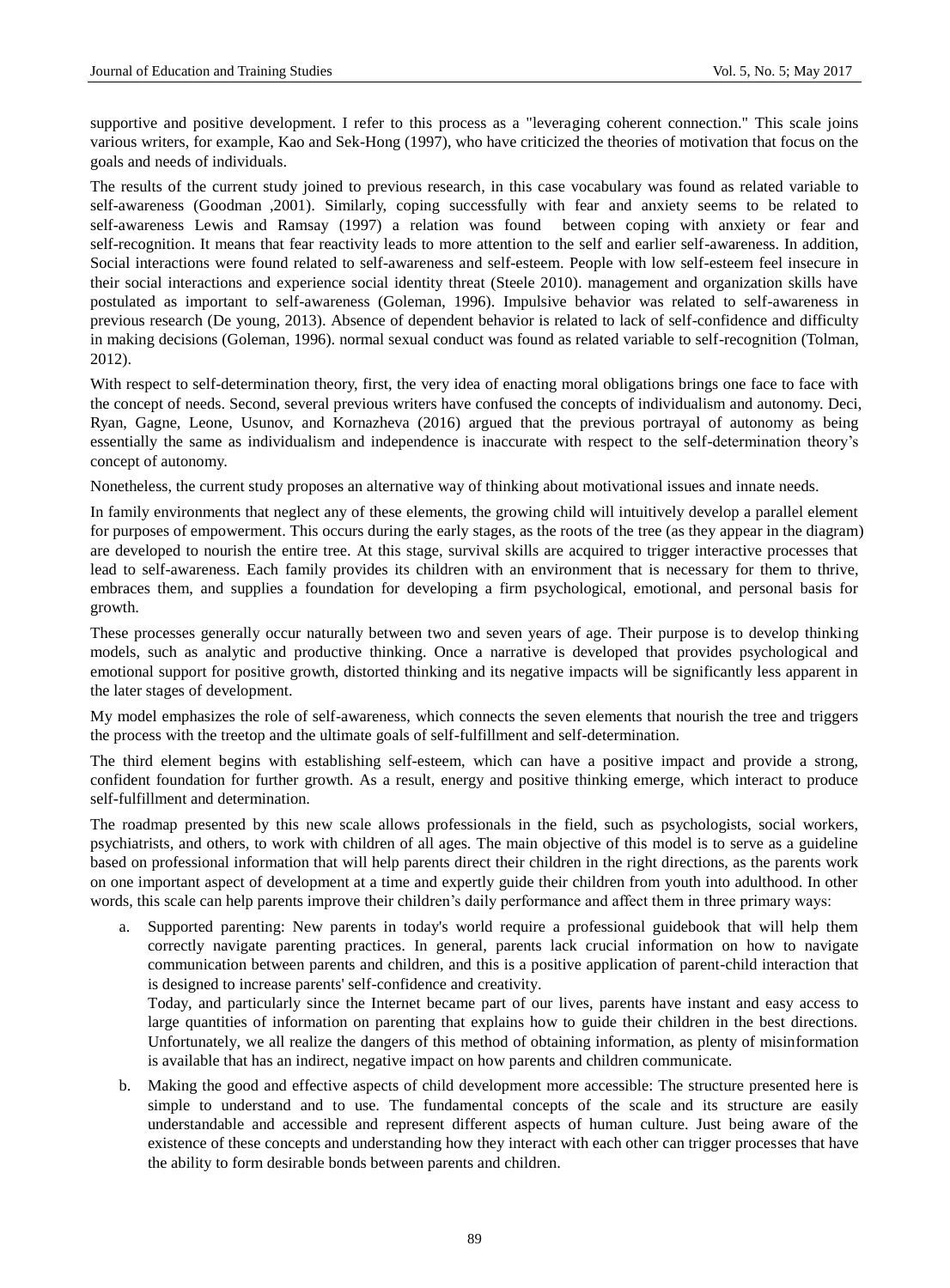c. Increased willingness and more active cooperation from children: This scale facilitates bidirectional communication. Parents that base their relationship with their children on the components presented here will be rewarded with their children's willingness to cooperate. This willingness is the result of a desire to achieve more, but most importantly, it is the outcome of the child's sense of stability, confidence, and faith in their parents.

The results from the current study are expected to contribute to a better understanding of how basic psychological characteristics (particularly those related to vocabulary, coping successfully with fear and anxiety, reduced tendencies towards impulsive behavior, social interaction, normal sexual conduct, the absence of dependent behavior, and organization/planning) influence treatment success and reaching self-determination. Future researchers now have the opportunity to explore the utility of the self-determination theory for promoting health behavior change in this most important context. The current hypothesized scale of self-determination should evolve based on rigorous empirical evidence, and applied intervention research is one of the best ways to evaluate and refine the theory.

#### **6. Limitations and Future Research**

This study has some limitations. First, while the sample was reasonably diverse with regard to the participants' sex, race, sociodemographic status, and age, the participants were all rural residents. Future research should explore whether the same pattern of results can be replicated in other types of communities (e.g., urban).

Moreover, Cultural factors may influence self-fulfillment, self-fulfillment and is influenced by the ethno cultural groups (Singelis, Bond, Sharkey & Siu Yiu Lai, 1999). However, the current study did not deal with cultural factors and its influence on self-fulfillment and the current findings, future research should deal with ethno cultural factors.

Future research should explore other relevant potential mediating variables of a psychological nature, such as optimism and security.

#### **References**

Alderfer, C. (1972). *Existence, relatedness, & growth*. New York: Free Press.

- Anderson, J. C., & Gerbing D. W. (1 988). Structural equation modeling in practice: A review and recommended two-step approach. *Psychological Bulletin*, *103*, 411–423[. https://doi.org/10.1037/0033-2909.103.3.411](https://doi.org/10.1037/0033-2909.103.3.411)
- Author, E. (2013). Principles and issues related to psychological evaluation of parental competence in the Arab Moslem society in Israel*. Journal of Health Science, 2,* 380–388.
- Author, E. (2013). The attitude of the Shari'a courts to parental alienation syndrome: Understanding the dynamics of the syndrome in Arab Society. *Journal of Divorce and Remarriage, 54*, 537–549. <https://doi.org/10.1080/10502556.2013.828982>
- Author, E. (2014). Therapeutic coping with ADHD among children from the Arab Israeli sector with an emphasis on the therapist-patient relationship. *Medicine and Law, World Association for Medical Law. University of Haifa, 33*, 119– 130.
- Author. E. (2014). Adaptation in Shari'a law, its impact on the Muslim minority In Israel and the therapist-patient relationship when psychological intervention is necessary*. Journal of Health Law, 33*, 2134.
- Azaria, S. (1988). Developing capabilities and self-esteem. *Hed Hagan Journal, Israel Teachers Union, Issue 3*, 241– 245 [Hebrew].
- Bitman, I. et al. (1992). Personality: Theory and research*. Tel Aviv: Open University* [Hebrew].
- Burns. D. (1999). *Feeling good: The new mood therapy*. New York: Harper Collins Publisher.
- Cavallo, M. M., Ezrachi, O., & Vavagiakis P. (1995). The head injury family interview: A clinical and research tool. *Journal of Head Trauma Rehabilitation*, *10,* 12–31. <https://doi.org/10.1097/00001199-199504000-00004>
- Cherry, K. (2015). How do psychologists define self-esteem? http://psychology.about.com/od/sindex/f/what-is-self-esteem.htm Accessed 12.01.2015
- Cohen, L. (2012). Motivating learning and self-esteem among school children. *Michlol, 28*, 5783 [Hebrew].
- Crowne, A. K. (2009). The relationship among social intelligence, emotional intelligence and culture intelligence*. Organization Management Journal6*, 148–163.<https://doi.org/10.1057/omj.2009.20>
- De Young, C. G. (2013). Impulsivity as a personality trait. In K. D. Vohs, & R. F. Baumeister (Eds.), *Handbook of self-regulation: Research, theory, and applications* (2nd ed.). New York: Guilford Press.
- Deci, E. L., Ryan, M., Gagne, M., Leone, D., Usunov, J., & Kornazheva, B. (2016). Need satisfaction, motivation, and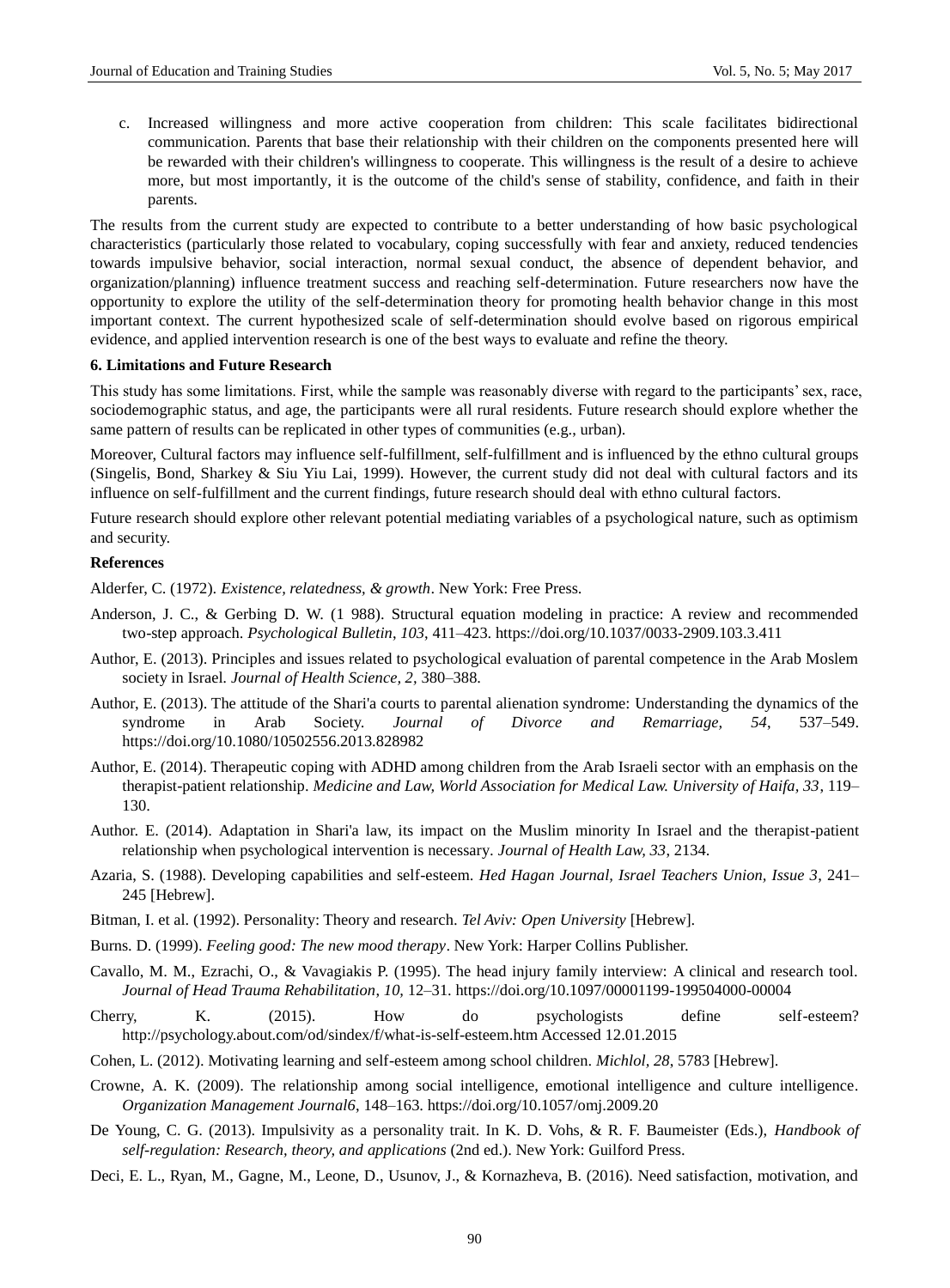well-being in the work organizations of a former Eastern bloc country: A cross-cultural study of self-determination, University of Haifa Library.

Fitts, W. H. (1971). The self-concept and performance. *Monograph 3, Nashville DeDe Wallance Center.*

Goleman, D. (1996). *Emotional Intelligence.* Tel Aviv: Matar [Hebrew].

- Goodman, L. (2001). A tool for learning: Vocabulary self-awareness. In C. Blanchfield (Ed.). Creative vocabulary: Strategies for teaching vocabulary in grades L-12 (p. 46). Fresno, CA San Joaquin valley Writing Project. Used with permission.
- Harter, S. (1982). The perceived competence scale for children. *Child Development,* 53, 87-97. <https://doi.org/10.2307/1129640>
- Harter, S. (1985). *Manual for the perception profile for children.* Denver: University of Denver.
- Heine, S. J., Lehman, D. R., Markus, H. R., & Kitayama, S. (1999). Is there a universal need for positive self-regard. *Psychological Review*, *106*, 766–794[. https://doi.org/10.1037/0033-295X.106.4.766](https://doi.org/10.1037/0033-295X.106.4.766)
- Ilardi, B. C., Leone, D., Kasser, R., & Ryan, R. M. (1993). Employee and supervisor ratings of motivation: Main effects and discrepancies associated with job satisfaction and adjustment in a factory setting. *Journal of Applied Social Psychology, 23,* 1789–1805.<https://doi.org/10.1111/j.1559-1816.1993.tb01066.x>
- Kao, H. S. R., & Sek-Hong, N. (1997). Work motivation and culture. In D. Munro, J. F. Schumaker, & S. C. Carr (Eds.), *Motivation and culture* New York: Routledge, (pp. 119-132).
- Lewis, M., & Ramsay, D. S. (1997). Stress reactivity and self-recognition. *Child development*, *68*, 621–629. <https://doi.org/10.2307/1132114>
- Marom, S. (2013). Anxiety disorders. *Psychoactualia Journal, Israel Psychological Association, 04*, 34–36 [Hebrew].
- Marsh, H. W., & O'Neill, R. (1984). Self-Description Questionnaire III: The construct validity of multidimensional self-concept ratings by late adolescents. *Journal of Educational Measurement, 21*, 153–174. <https://doi.org/10.1111/j.1745-3984.1984.tb00227.x>
- Maslow, A. (1971). *The farther reaches of human nature*. New York: The Viking Press.
- Maslow, A. H. (1943). A theory of human motivation. *Psychological Review, 50*, 370–396. <https://doi.org/10.1037/h0054346>
- Maslow, A., & Lowery, R. (Ed.). (1998). *Toward a psychology of being* (3rd ed.). New York: Wiley & Sons.
- Mathes, E. (1981). Maslow's hierarchy of needs as a guide for living. *Journal of Humanistic Psychology, 21*, 69–72. <https://doi.org/10.1177/002216788102100406>
- O'Brien, E., & Epstein, S. (1989). *The multidimensional self-esteem inventory: Professional manual.* Odessa, FL: Psychological Assessment Resources.
- Pink, D. (2009). *Drive: The surprising truth about what motivates us.* New York: Riverhead Books.
- Prigatano, G. P. (1991). Disturbances of self-awareness of deficit after traumatic brain injury. In G. P. Prigatano & D. L. Schacter (Eds.), *Awareness of deficit after brain*

*injury: Clinical and theoretical issues.* New York: Oxford University Press, (pp. 111–126).

- Rogers, C. (1959). A theory of therapy, personality and interpersonal relationships as developed in the client-centered framework. In (ed.) S. Koch, *Psychology: A study of a science. Vol. 3: Formulations of the person and the social context*. New York: McGraw Hill.
- Ryan, R. M., & Deci, E. L. (2000). Self-determination theory and the facilitation of intrinsic motivation, social development, and well-being. *American Psychologist*, *55*, 68–78. <https://doi.org/10.1037/0003-066X.55.1.68>
- Ryan, R. M., Sheldon, K. M., Kasser, T., & Deci, E. L. (1996). All goals are not created equal: An organismic perspective on the nature of goals and their regulation. In P. M. Gollwitzer & J. A. Bargh (Eds.), *The psychology of action: Linking cognition and motivation to behavior*. New York: Guilford, (pp. 7–26).
- Saada, N. (2009). The connection between self-esteem and orientation towards motivation to learn among adolescent Arab students in Israel. *Jaama, 13*, 375–406 [Hebrew].
- Singelis, T. M., Bond, M. H., Sharkey, W. F., & Siu Yiu Lai, C.(1999). Unpackaging culture's influence on self-esteem and embarrassability. *Journal of Cross-Cultural Psychology, 30,* 315–341. <https://doi.org/10.1177/0022022199030003003>